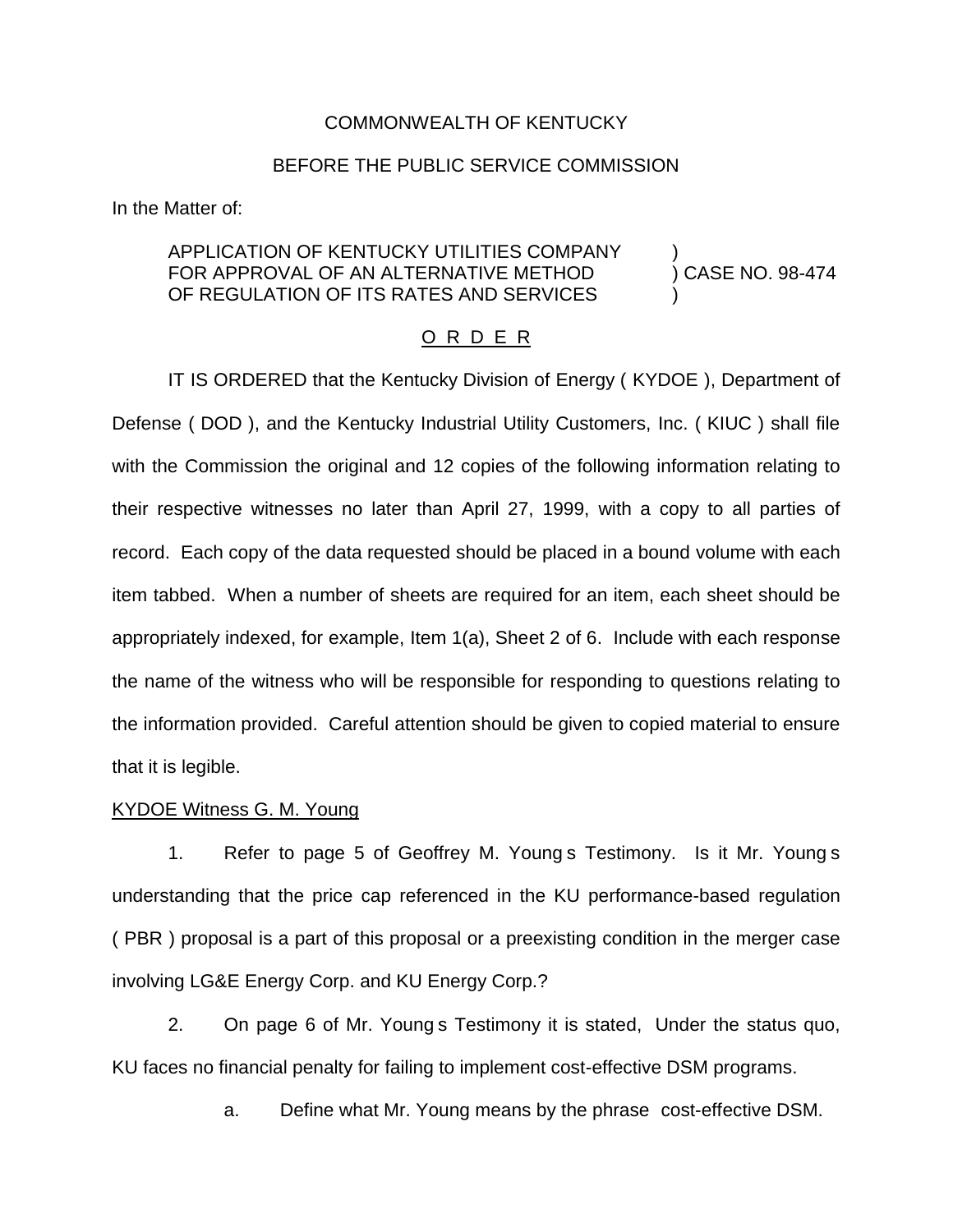b. Has Mr. Young performed an analysis or study of what DSM programs would be cost-effective for KU? If yes, what were the results of his analysis or study?

c. For each of the traditional DSM cost/benefit tests listed below, indicate whether Mr. Young supports the use of the particular test when determining if a DSM program is cost-effective.

- (1) Total Resource Cost Test.
- (2) Ratepayer Impact Measure Test.
- (3) Utility Cost Test.
- (4) Participants Test.

3. Refer to page 8 of Mr. Young s Testimony. Did the KYDOE participate in KU s most recent integrated resource plan filing with the Commission?

4. Page 9 of Mr. Young s Testimony begins a discussion of revenue indexing and the establishment of a Z-factor as an alternative to KU s proposed PBR.

a. How many states have adopted revenue indexing to address the problem of lost revenues associated with DSM programs? Provide a listing of the states.

b. Does Mr. Young propose that all of KU s revenues be covered by his revenue indexing plan, or only those associated with DSM programs?

c. How familiar is Mr. Young with the DSM cost recovery mechanism in place at The Union Light, Heat and Power Company? Is the KYDOE a participant in that company s DSM collaborative?

-2-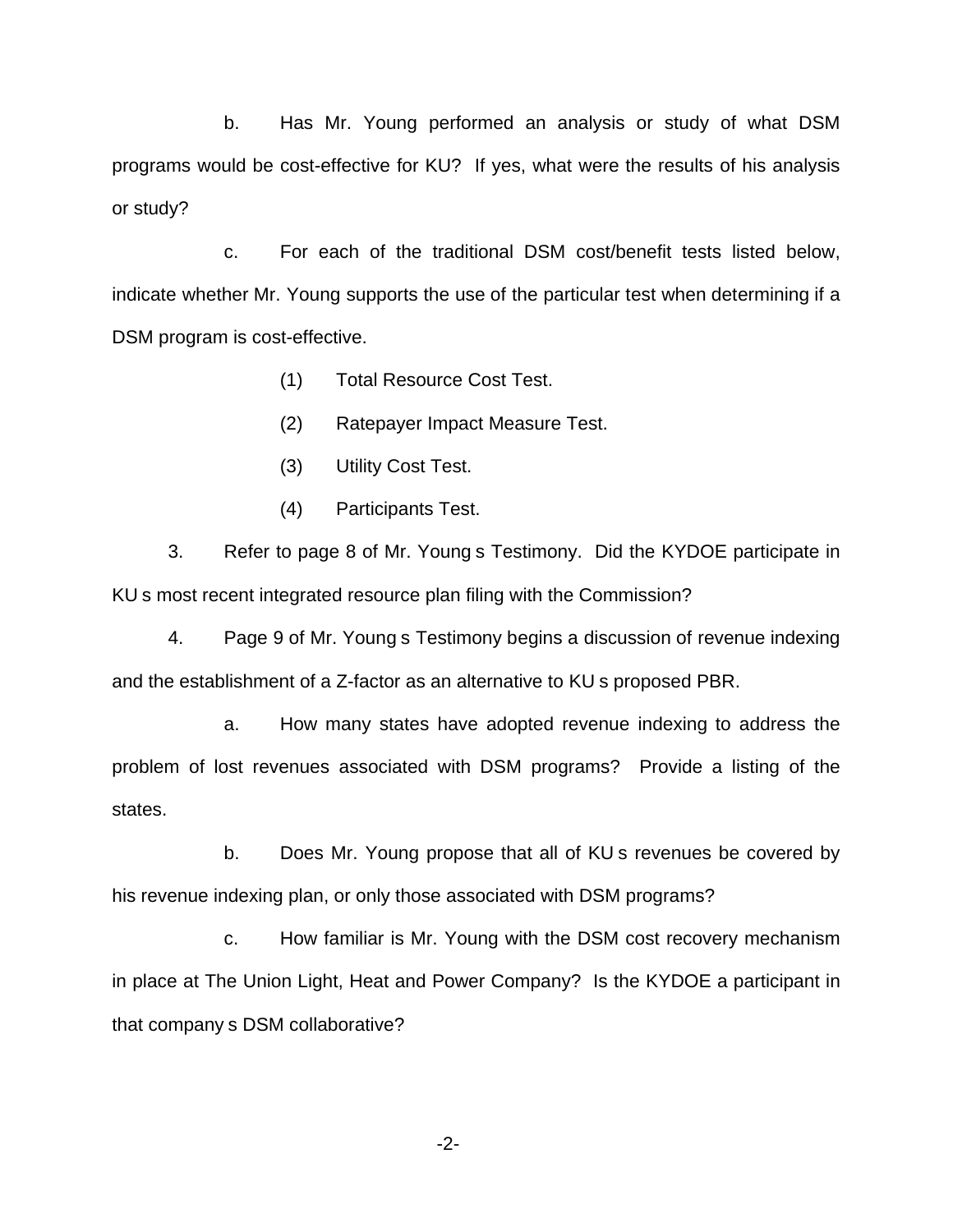d. How many states have adopted the statistical recoupling method mentioned by Mr. Young on page 11 of his testimony? Provide a list of the states.

e. Explain in detail why Mr. Young did not propose a precise specification of the Z-factor to be included in the KU PBR formula.

5. Refer to page 13 of Mr. Young s Testimony.

a. Provide a listing of the states that have instituted net metering.

b. Did any of these states institute net metering in conjunction with that state s compliance with the Public Utility Regulatory Policies Act of 1978? If yes, identify the states.

# DOD Witness K. L. Kincel

6. Refer to page 8 of the Direct Testimony of Kenneth L. Kincel. For each of the adjustment clauses or surcharges listed below, indicate whether Mr. Kincel would propose to continue the item in addition to the earnings sharing mechanism proposed. Explain why the item would or would not be continued.

- a. Fuel Adjustment Clause.
- b. Environmental Surcharge.
- 7. Concerning the earnings sharing mechanism proposed by Mr. Kincel:

a. Explain why Mr. Kincel believes a deadband of plus or minus 1 percent is reasonable for KU.

b. If the Commission were to adopt the earnings sharing mechanism proposed by Mr. Kincel, explain why Mr. Kincel has assumed that the rate ceiling imposed by the merger Order would remain in effect.

-3-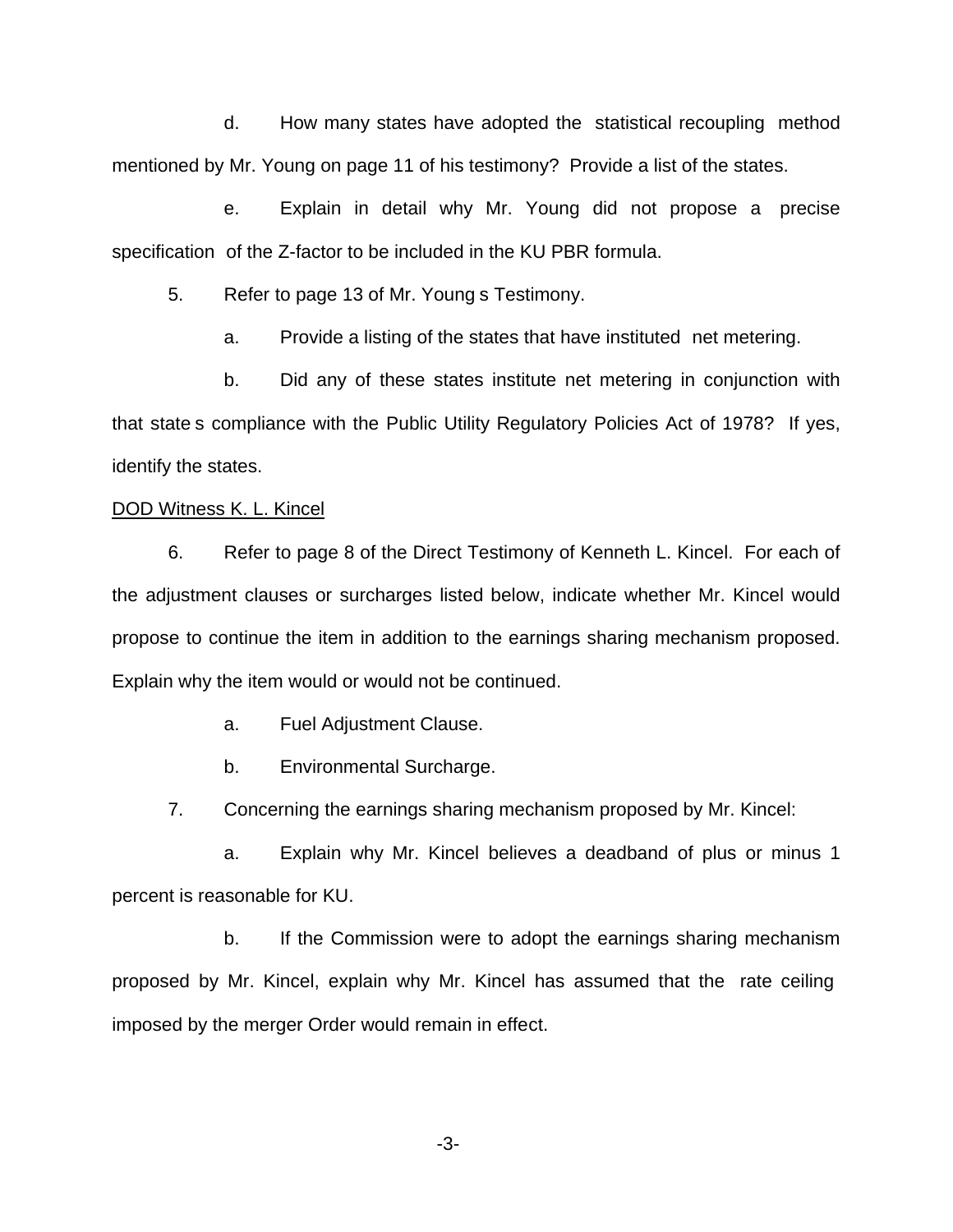c. Assume that the Commission adopts Mr. Kincel s earnings sharing mechanism and at the same time eliminates the rate ceiling. Explain how this mechanism would work if KU s rate of return on common equity fell below the low end of the proposed deadband.

d. Has Mr. Kincel performed an analysis or study of KU s exposure to stranded assets relating to its utility plant? If yes, what were the results of the analysis or study?

e. Has Mr. Kincel performed an analysis or study of KU s exposure to stranded assets relating to regulatory assets? If yes, what were the results of the analysis or study?

f. Assume that KU has a very low risk of potential stranded assets. Would Mr. Kincel still propose that one-third of earnings above the high end of the deadband be used for accelerated depreciation of utility plant and/or accelerated writeoff of regulatory assets? Explain the response.

8. A witness for the KIUC has stated in his direct testimony that there is no reason to establish a deadband above the fair rate of return. The witness contends that the establishment of a deadband provides KU with the opportunity to retain 100 percent of its excess earnings above the fair rate of return up to the upper limit of the deadband, which is inequitable to ratepayers. Since Mr. Kincel has proposed a deadband, what comments does he have concerning the position of the KIUC witness?

-4-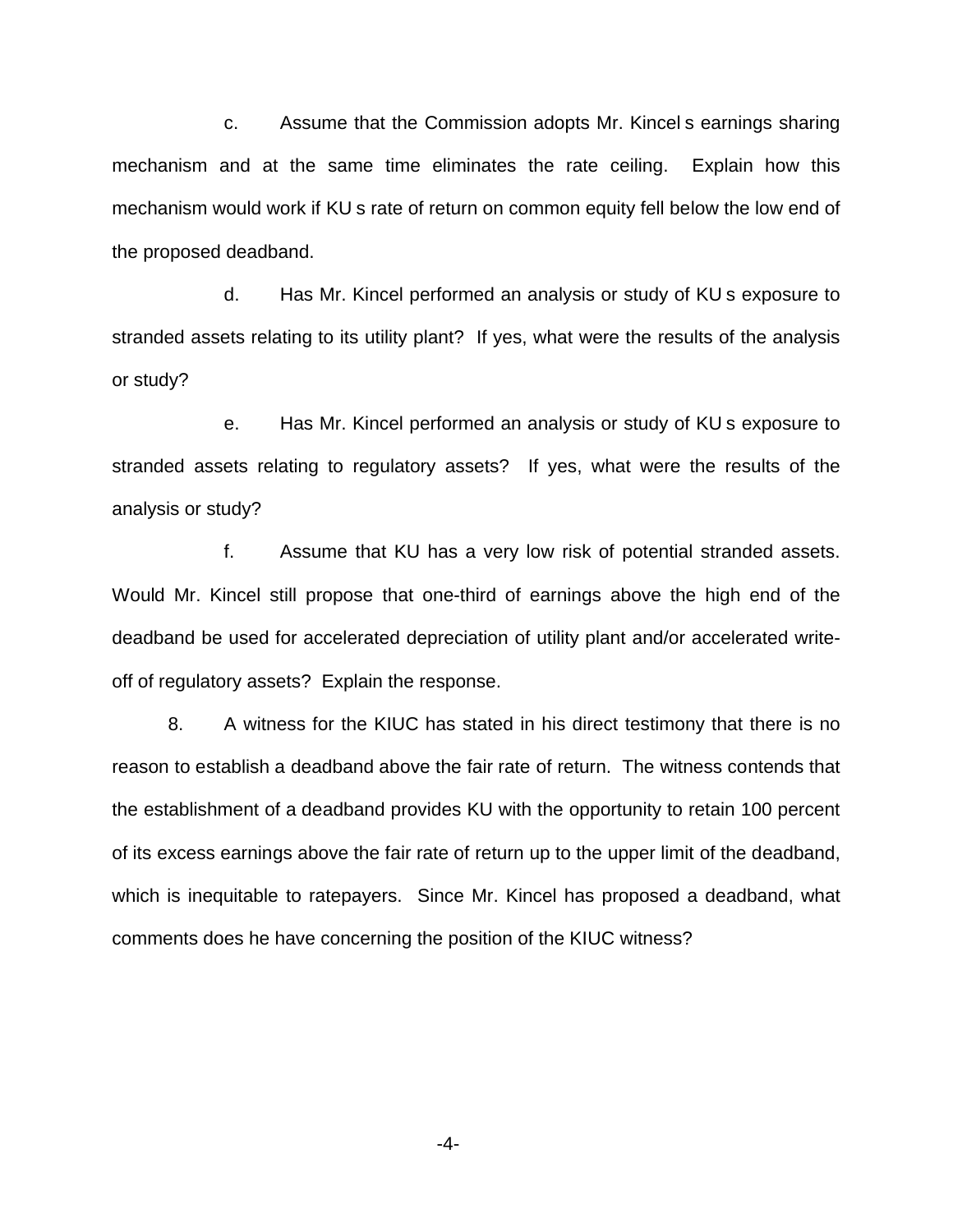#### KIUC Witness R. A. Baudino

9. Refer to page 21 of the Direct Testimony of Richard A. Baudino. For each of the companies included in the comparison group, provide a profile summary similar to that presented for KU on page 10, lines 5 through 12, of Mr. Baudino s Direct Testimony.

10. Concerning the companies included in Mr. Baudino s comparison group:

a. Identify the holding companies included in the comparison group.

b. Identify which companies are only electric companies.

c. Identify the companies included in the comparison group whose primary service territory covers only one state.

11. Concerning Mr. Baudino s discounted cash flow ( DCF ) analysis:

a. Explain in detail why it would be appropriate to compare KU with holding companies in the DCF analysis.

b. Explain in detail why it would be appropriate to compare KU with companies that are combination gas and electric companies.

c. Explain in detail why it would be appropriate to compare KU with companies whose primary operations cover only one state.

12. Refer to Exhibit RAB-2 in Mr. Baudino s Direct Testimony. Does the Selected Financial Data reflect KUs total company operations or Kentucky jurisdictional operations only? If the information reflects total company operations, explain why it is appropriate to use this information rather than information for Kentucky jurisdictional operations only.

-5-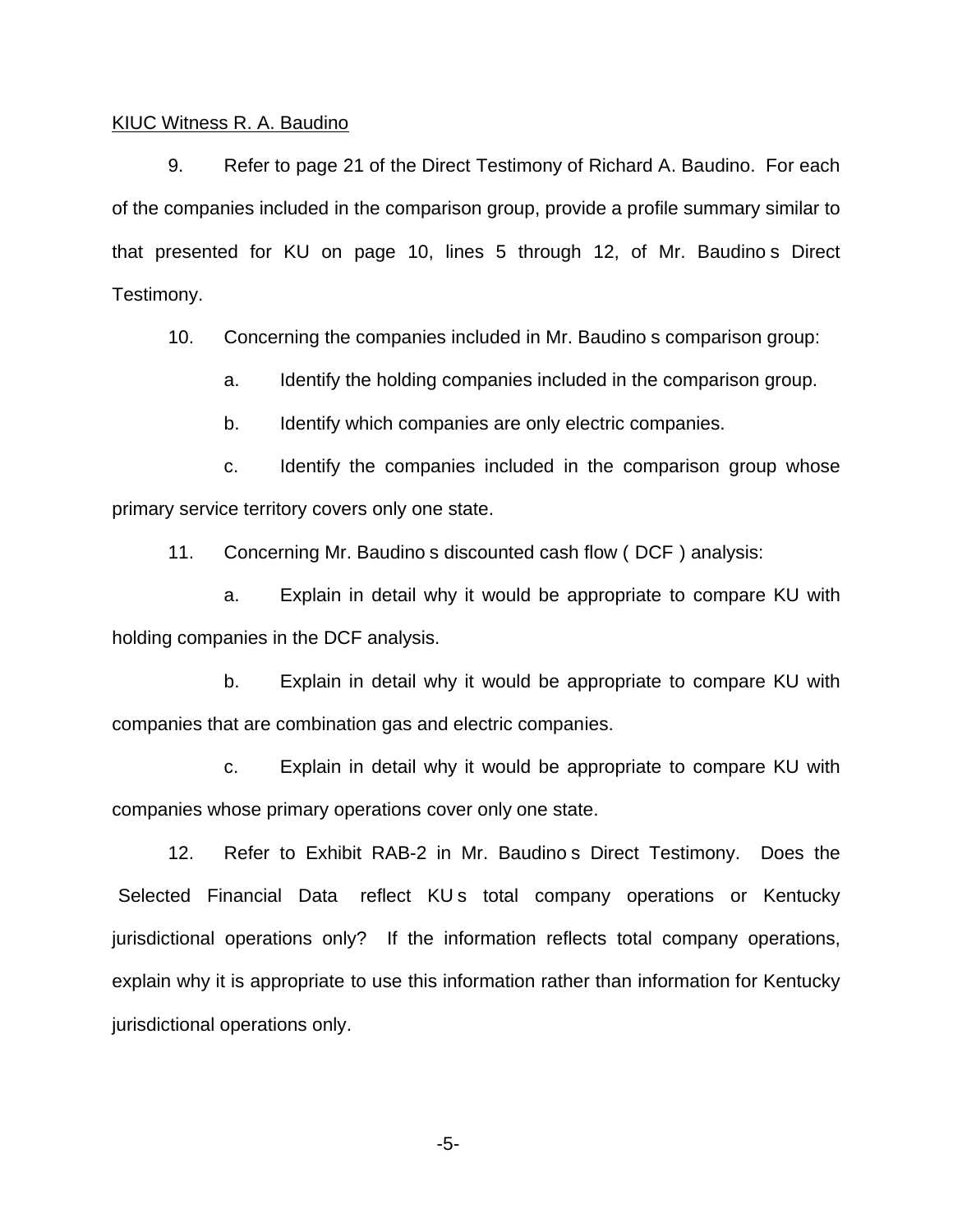### KIUC Witness L. Kollen

13. Refer to page 15 of the Direct Testimony of Lane Kollen, concerning the pro forma adjustment to annualize base revenues for growth in customers and sales.

a. Is this adjustment similar to a year-end customer adjustment that is often made in a general rate case proceeding? If no, explain how this adjustment would differ from a year-end customer adjustment.

b. Explain how Mr. Kollen determined his growth percentages and why these percentages are reasonable.

14. Refer to page 20 of Mr. Kollen s Direct Testimony. Concerning Mr. Kollen s earnings sharing mechanism:

a. Explain in detail why Mr. Kollen proposes to retain the fuel adjustment clause for KU.

b. In general, is it correct that most PBR plans do not retain or include mechanisms like the fuel adjustment clause?

c. Is Mr. Kollen proposing the elimination of the environmental surcharge for KU as part of his earnings sharing mechanism? If not, provide a clarification of how the environmental surcharge would operate in conjunction with the earnings sharing mechanism.

15. Assume for purposes of this question that the Commission adopts Mr. Kollen s earnings sharing mechanism and the current KU rate cap is eliminated. Explain how the earnings sharing mechanism would work if KU s actual rate of return on common equity fell below the level incorporated in the mechanism.

-6-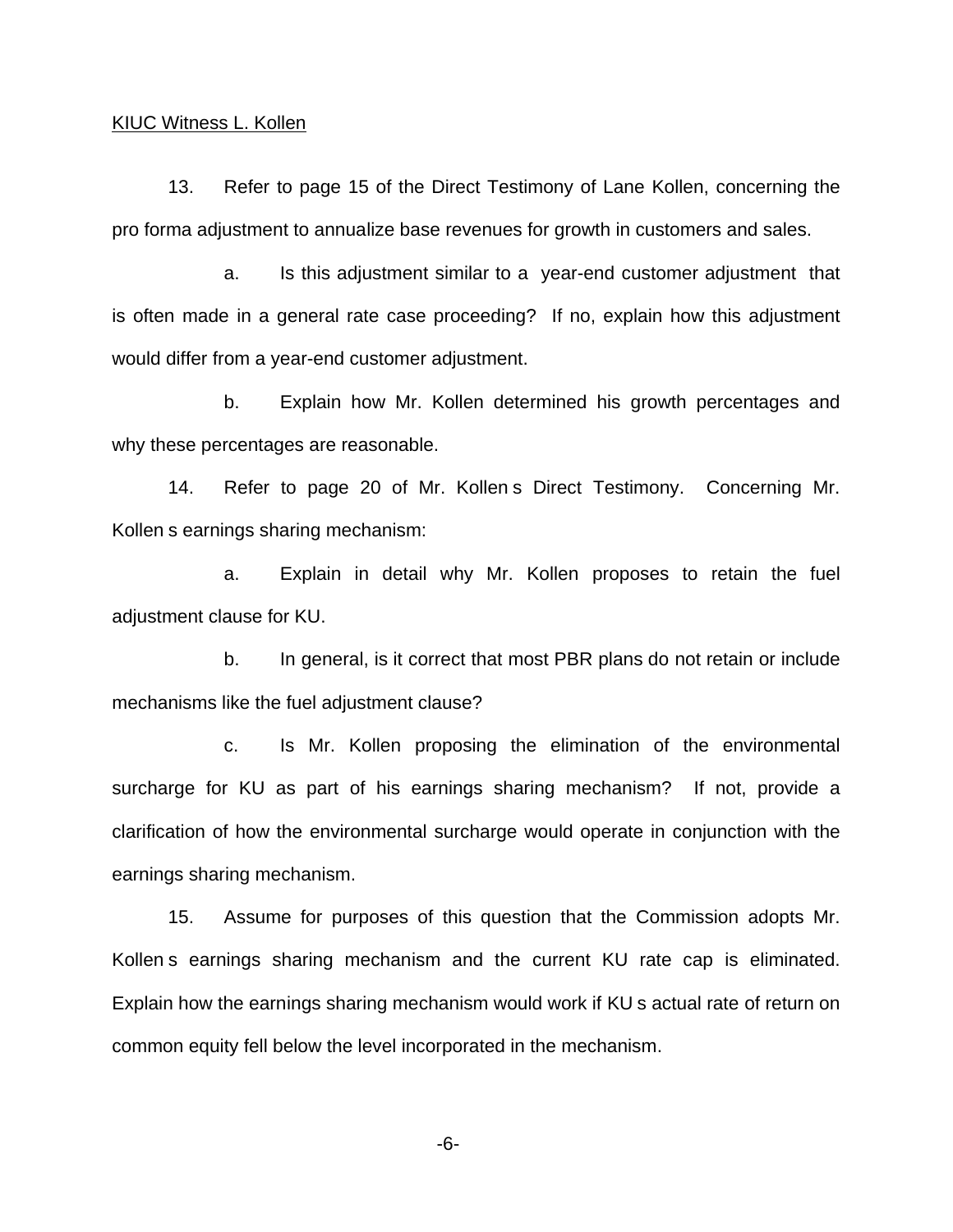16. Refer to Exhibit LK-3 of Mr. Kollen s Direct Testimony. Concerning the Formula Rate Plan Rider Schedule FRP for Louisiana Power & Light Company ( LP&L ):

a. The Annual Filing and Review section of the LP&L tariff calls for an initial filing on April 15 of each year, with the review process possibly continuing until August 31 of the same year. Explain why such a review process is reasonable for KU.

b. For each of the years this tariff was in effect for LP&L, describe what happened concerning any rate adjustments.

c. This tariff rider was only in effect until June 30, 1998. Indicate whether the tariff rider was terminated or continued. In addition, describe any changes made to the tariff rider if it was continued.

17. The witness for the U. S. Department of Defense has also proposed an earnings sharing mechanism in this proceeding, and recommends that earnings be shared one-third to KU, one-third to ratepayers, and one-third be used to accelerate depreciation of utility plant and/or accelerate the write-off of regulatory assets. What is Mr. Kollen s opinion concerning this proposed sharing formula?

18. Reference your direct testimony, Exhibit LK-4.

a. Are these numbers a 12 month average for each year?

b. What is the source of this data? If you are using the PSC monthly FAC reports, cite the page and line number used.

c. Are these numbers fuel cost, the fuel charge appearing on customer bills, or something else?

-7-